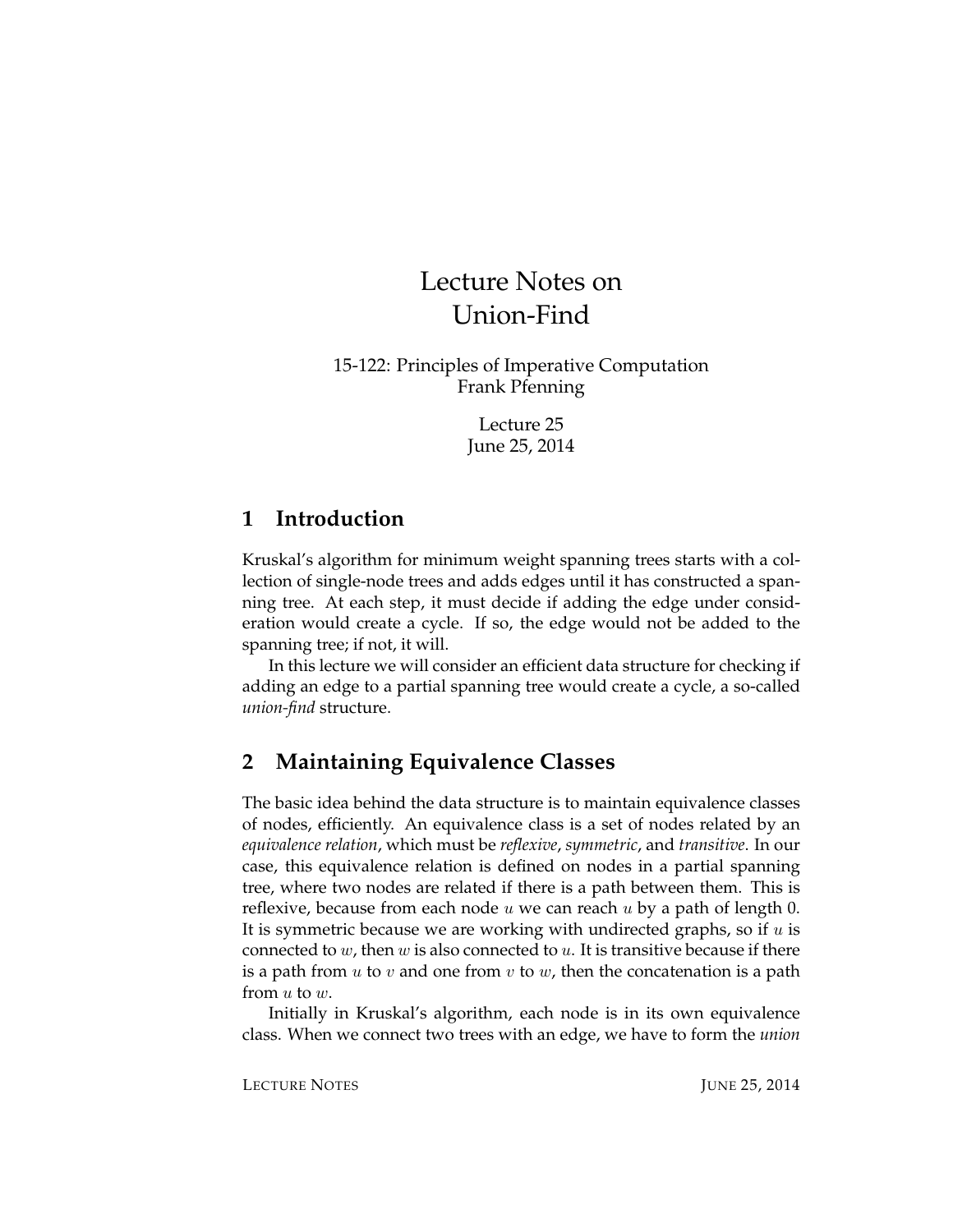of the two equivalence classes, because each node in either of the two trees is now connected to all nodes in both trees.

When we have to decide if adding an edge between two nodes  $u$  and w would create a cycle, we have to determine if  $u$  and  $w$  belong to the same equivalence class. If so, then there is already a path between  $u$  and  $w$ ; adding the edge would create a cycle. If not, then there is not already such a path, and adding the edge would therefore not create a cycle.

The union-find data structure maintains a so-called *canonical representative* of each equivalence class, which can be computed efficiently from any element in the class. We then determine if two nodes  $u$  and  $w$  are in the same class by computing the canonical representatives from  $u$  and  $w$ , respectively, and comparing them. If they are equal, they must be in the same class, otherwise they are in two different classes.

# **3 An Example**

In order to motivate how the union-find data structure works, we consider an example of Kruskal's algorithm. We have the following graph, with the indicated edge weights.



We have to consider the edges in increasing order, so let's fix the order  $AE$ ,  $ED, FB, CF, AD, EF, CB.$  We represent the nodes  $A-F$  as integers 0–5 and keep the canonical representation for each node in an array.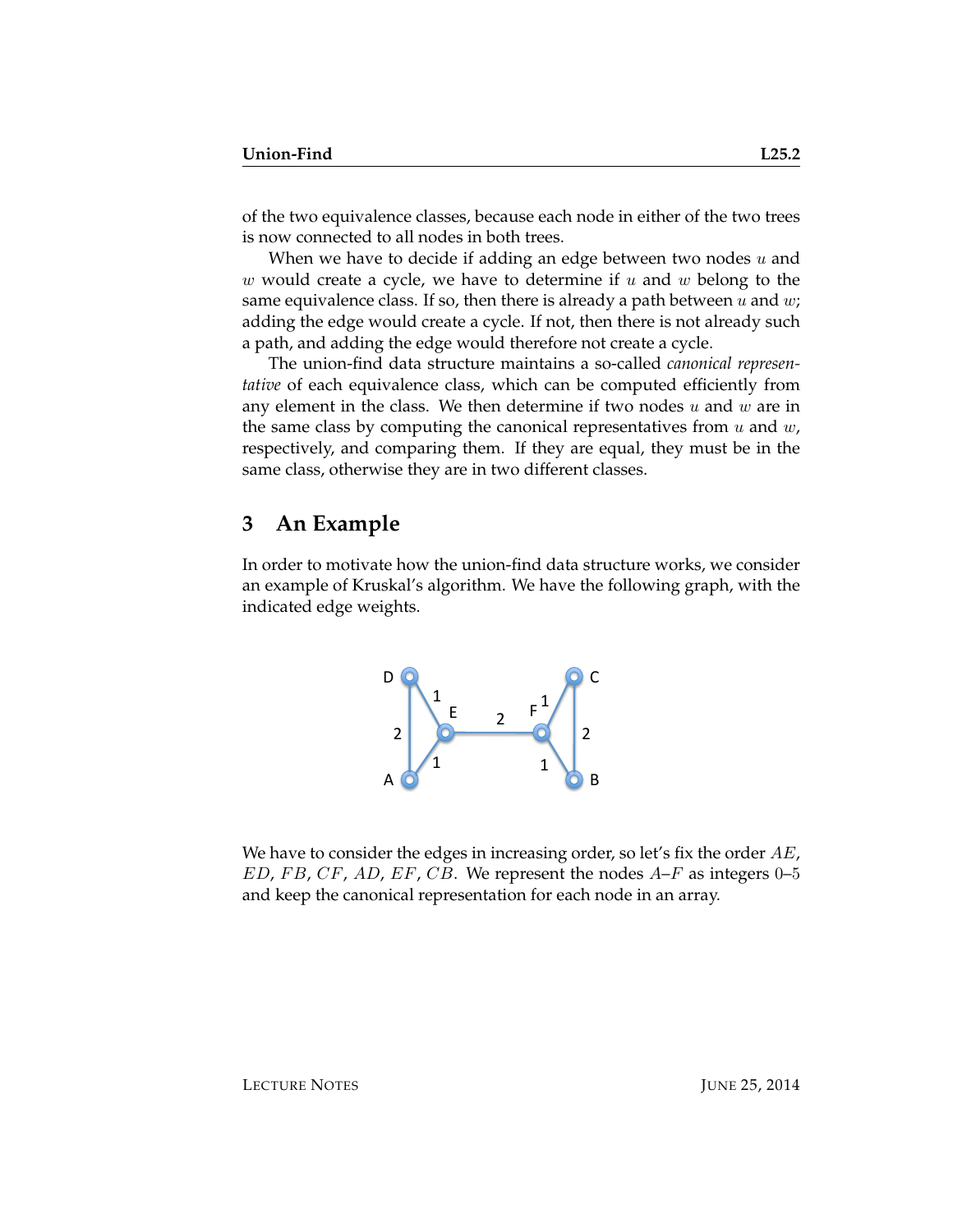$D$   $\odot$  $\odot$  c E F  $\odot$  $\odot$ A O B

In the array, we have the following state

| A           |  | B C D E |  |
|-------------|--|---------|--|
| 0 1 2 3 4 5 |  |         |  |
|             |  |         |  |

We begin by considering the edge  $AE$ , we see that they are in two different equivalence classes because  $A[0] = 0$  and  $A[4] = 4$ , and  $0 \neq 4$ . This means we have to add an edge between  $A$  and  $E$ .



In the array of canonical representatives, we either have to set  $A[0] = 4$  or  $A[4] = 0$ , depending on whether we choose 0 or 4 as the representative.

LECTURE NOTES JUNE 25, 2014

Initially, each node is in its own equivalence class.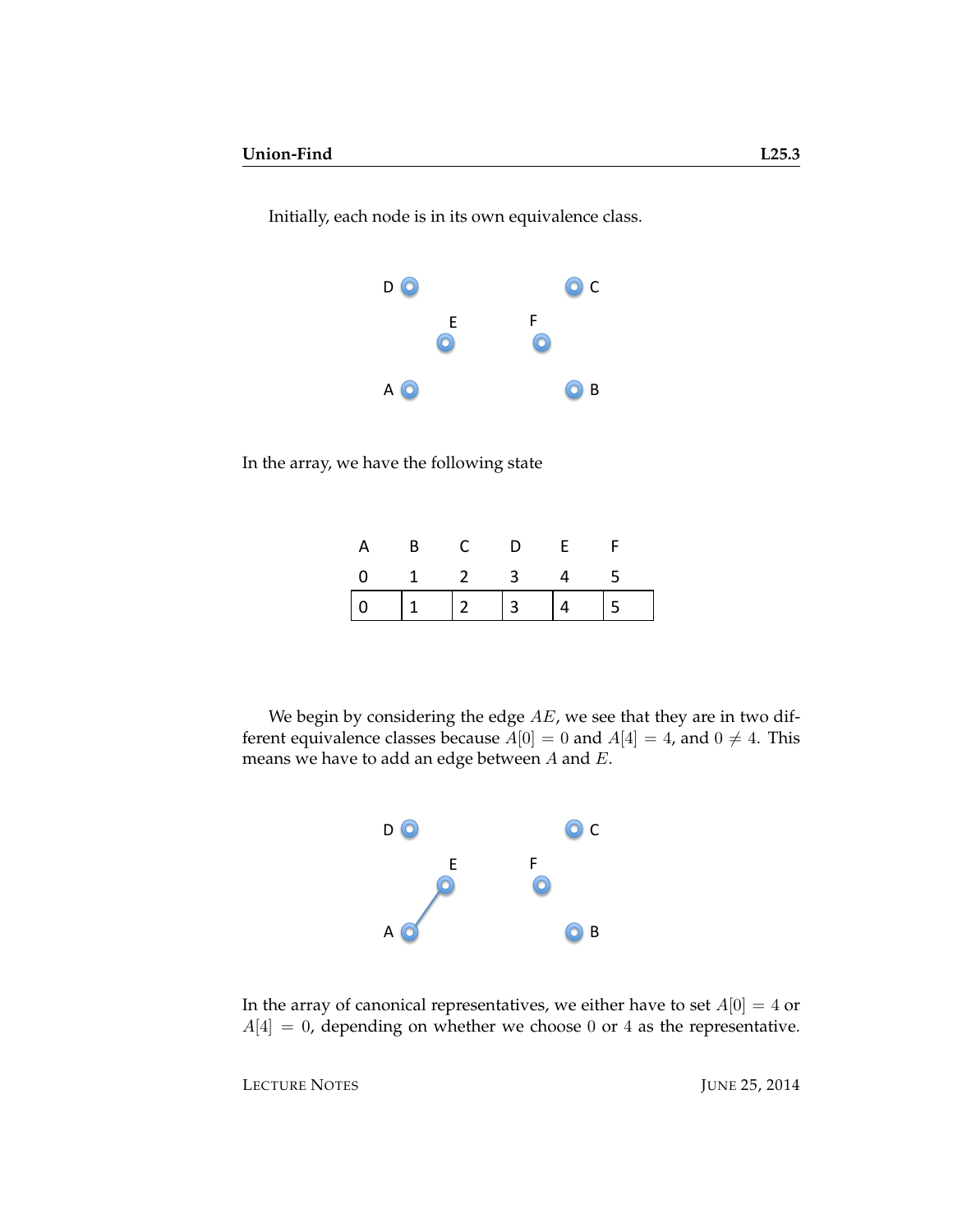Let's assume it's 0. The array then would be the following:

| A |                             | D. |  |
|---|-----------------------------|----|--|
|   | $0 \quad 1 \quad 2 \quad 3$ |    |  |
|   |                             |    |  |

Next we consider ED. Again, this edge should be added because  $A[4] =$  $0 \neq 3 = A[3]$ .



If we want to maintain the array it is clearly easier to change  $A[3]$  to 0, than to change  $A[4]$  and  $A[0]$  to 3, since the latter would require two changes. In general, the representative of the larger class should be the representation of the union of two classes.

| A | B C D E     |  |  |
|---|-------------|--|--|
|   | 0 1 2 3 4 5 |  |  |
|   |             |  |  |

LECTURE NOTES JUNE 25, 2014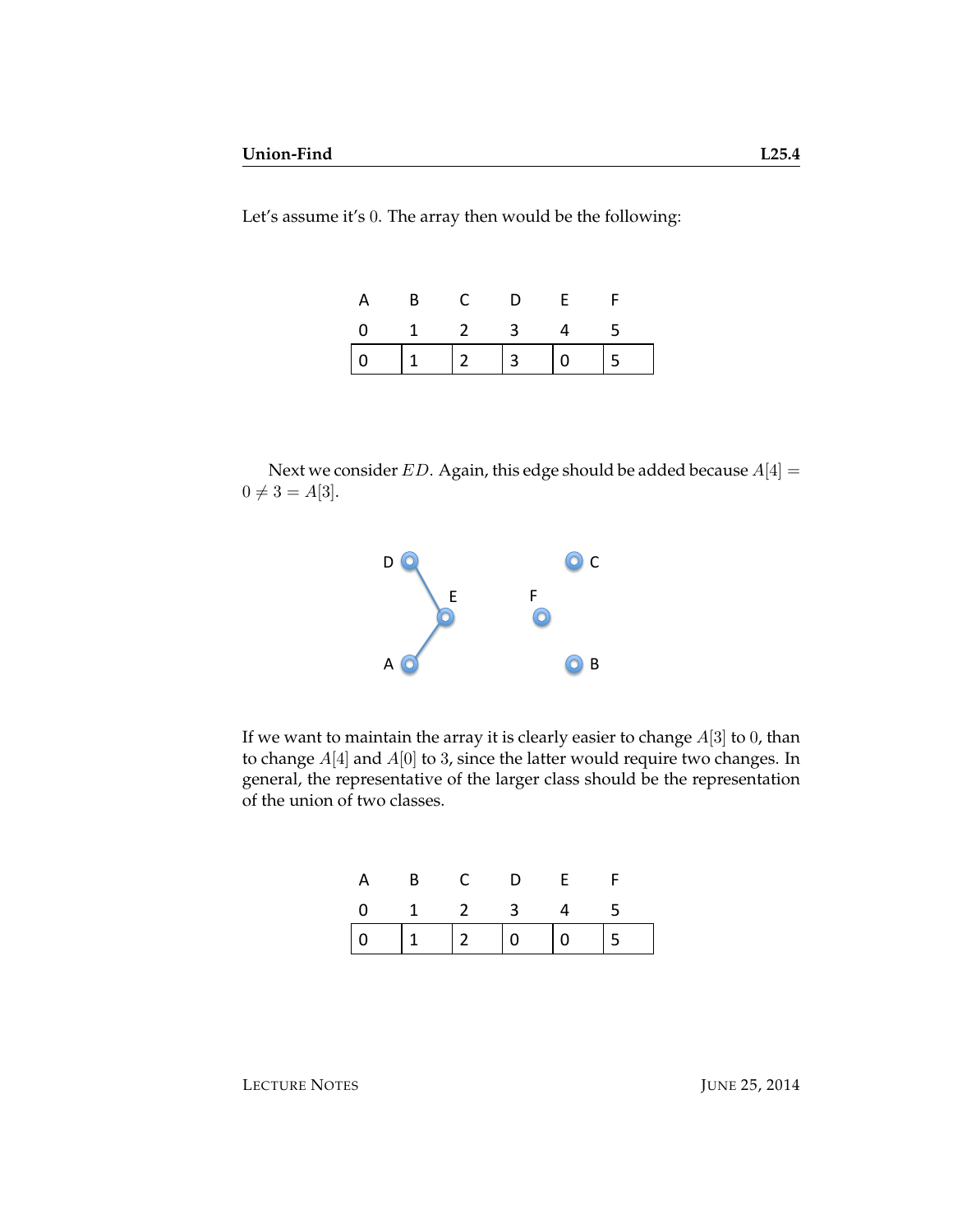above, adding edges  $FB$  and  $CF$ .

We now combine two more steps, because they are analagous to the



The array:

| A | $\overline{B}$              | D | - F |  |
|---|-----------------------------|---|-----|--|
|   | $0 \quad 1 \quad 2 \quad 3$ |   |     |  |
|   |                             |   |     |  |

Next was the edge AD. In the array we have that  $A[0] = 0 = A[3]$ , so A and D belong to the same equivalence class. Adding the edge would create a cycle, so we ignore it and move on.

The next edge to consider is EF. Since  $A[4] = 0 \neq 5 = A[5]$  they are in different equivalence classes. The two classes are of equal size, so we have to decide which to make the canonical representative. If it is 0, then we would need to change  $A[1]$ ,  $A[2]$ , and  $A[5]$  all to be 0. This could take up to  $n/2$  changes in the array, potentially multiple times at different stages during the algorithm.

In order to avoid this we make one representative "point" to the other (say, setting  $A[5] = 0$ ), but we do not change  $A[1]$  and  $A[2]$ . Now, to find the canonical representative of, say, 1 we first look up  $A[1] = 5$ . Next we lookup  $A[5] = 0$ . Then we lookup  $A[0] = 0$ . Since  $A[0] = 0$  we know that we have found a canonical element and stop. In essence, we follow a chain of pointers until we reach a root, which is the canonical representative of the equivalence class and looks like it points to itself.

LECTURE NOTES JUNE 25, 2014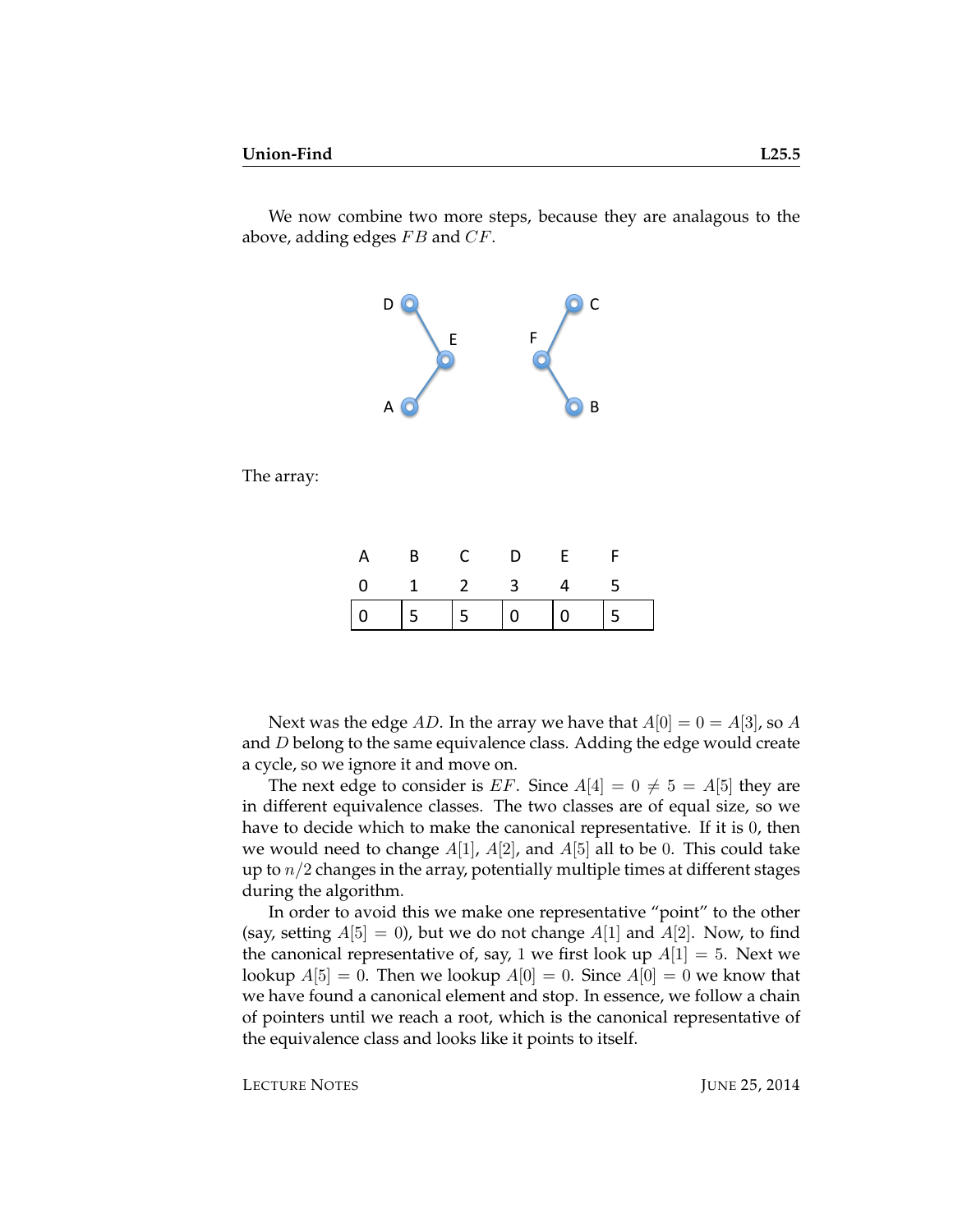Taking this step we now have



and a union-find structure which is as follows:

| A                                                                                                                                                                                              | $\overline{B}$ |                             | D. |   |                |
|------------------------------------------------------------------------------------------------------------------------------------------------------------------------------------------------|----------------|-----------------------------|----|---|----------------|
|                                                                                                                                                                                                |                | $0 \quad 1 \quad 2 \quad 3$ |    | 4 | - 5            |
| $\begin{array}{ c c c c c c c c } \hline \multicolumn{1}{ c }{0} & \multicolumn{1}{ c }{5} & \multicolumn{1}{ c }{5} & \multicolumn{1}{ c }{0} & \multicolumn{1}{ c }{0} \\\hline \end{array}$ |                |                             |    |   | $\overline{0}$ |

At this point we can stop, and we don't even need to consider the last edge BC. That's because we have already added  $5 = n - 1$  edges (where n is the number of nodes), so we must have a spanning tree at this stage.

Examining the union-find structure we see that the representative for all nodes is indeed 0, so we have reduced it to one equivalence class and therefore a spanning tree.

In this algorithm we are trying to keep the chain from any node to its representative short. Therefore, when we are applying the union to two classes, we want the one with shorter chains to point to the one with longer chains. In that case, we will only increase the size of the longest chain if both are equal.

In this case, we can show relatively easily that the worst-case complexity of a sequence of *n* find or union operations is  $O(n * log(n))$  (see Exercise [1\)](#page-6-0).